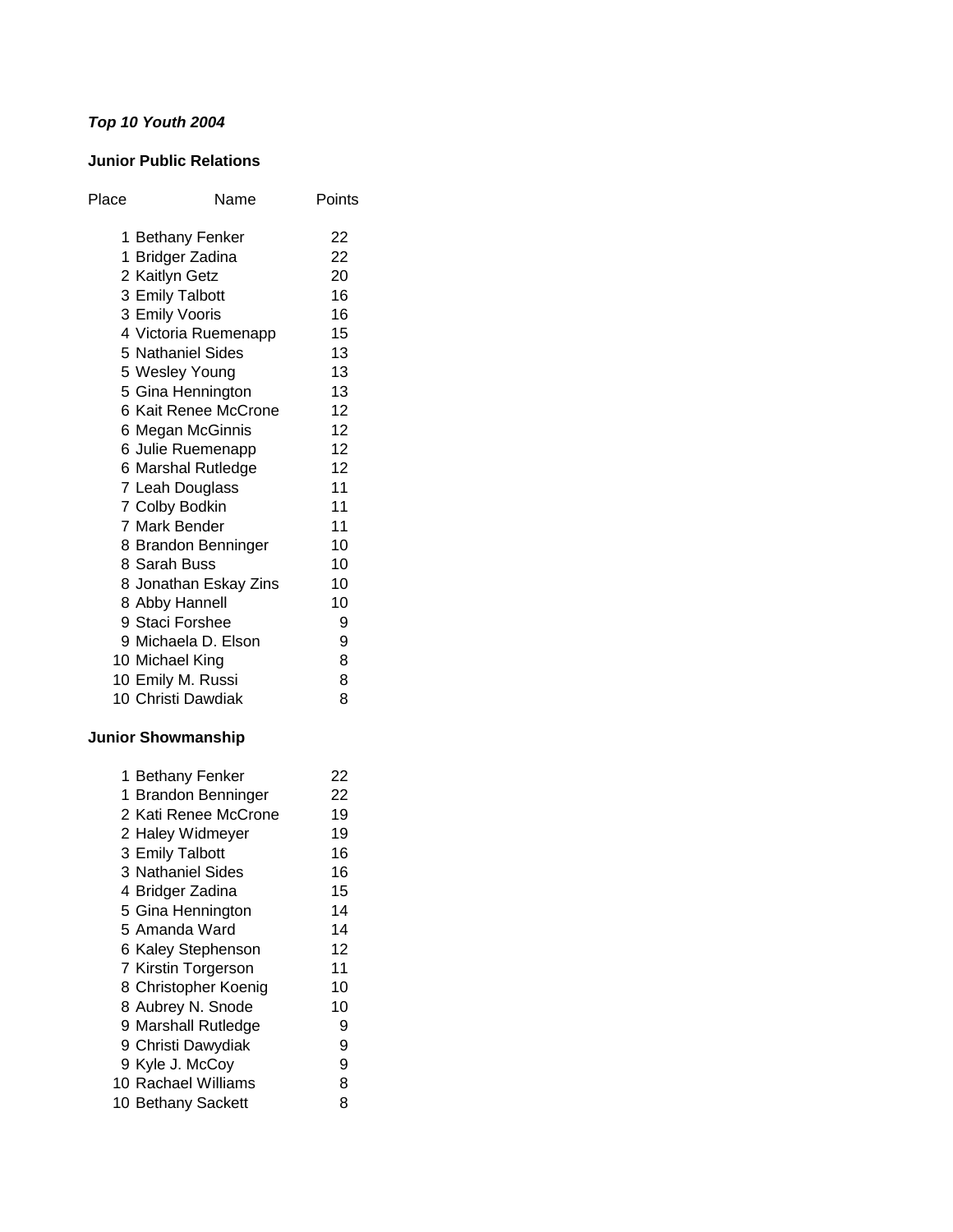10 Mark Bender 8

#### **Junior Obstacle**

| 1 Bethany Fenker        | 36 |
|-------------------------|----|
| 2 Bridger Zadina        | 29 |
| 3 Kati Renee McCrone    | 26 |
| 4 Bethany Syzemore      | 23 |
| 5 Kristin Torgerson     | 18 |
| 6 Nathaniel Sides       | 17 |
| <b>7 Crystal Farish</b> | 14 |
| 7 Michael Burns Jr.     | 14 |
| 7 Megan McGinnis        | 14 |
| 7 Emily Talbott         | 14 |
| 8 Alyssa Gemmati        | 13 |
| 8 Kaitlin Getz          | 13 |
| 9 Julie Ruemenapp       | 12 |
| 10 Mark Bender          |    |

### **Junior Pack**

| 1 Bridger Zadina     | 33 |
|----------------------|----|
| 2 Michael Burns Jr.  | 21 |
| 3 Bethany Fenker     | 17 |
| 3 Ann Agee           | 17 |
| 4 Julie Ruemenapp    | 15 |
| 4 Kirstin Torgerson  | 15 |
| 5 Colby Bodkin       | 13 |
| 6 Kati Renee McCrone | 11 |
| 7 Crystal Farish     | 10 |
| 8 Haley Widmeyer     | 8  |
| 8 Kaitlin Getz       | 8  |
| 8 Alyssa Germmati    | 8  |
| 9 Nathaniel Sides    | 7  |
| 9 Dylan Rupard       | 7  |
| 9 Wesley Young       | 7  |
| 10 Abby Hannell      | 6  |
| 10 Keegan Traub      | 6  |
| 10 Emily M. Russi    | 6  |
|                      |    |

# **Junior Youth Judging**

| 2 Christopher Koenig<br>3 Brandon Benninger<br>3 Wesley Young<br>4 Vivian Starr Beard<br>4 Marshal Rutledge<br>4 Staci Forshee | 1 Haley Widmeyer | 4 |
|--------------------------------------------------------------------------------------------------------------------------------|------------------|---|
|                                                                                                                                |                  | 3 |
|                                                                                                                                |                  | 2 |
|                                                                                                                                |                  | 2 |
|                                                                                                                                |                  | 1 |
|                                                                                                                                |                  | 1 |
|                                                                                                                                |                  | 1 |

# **Junior Alpaca Obstacle**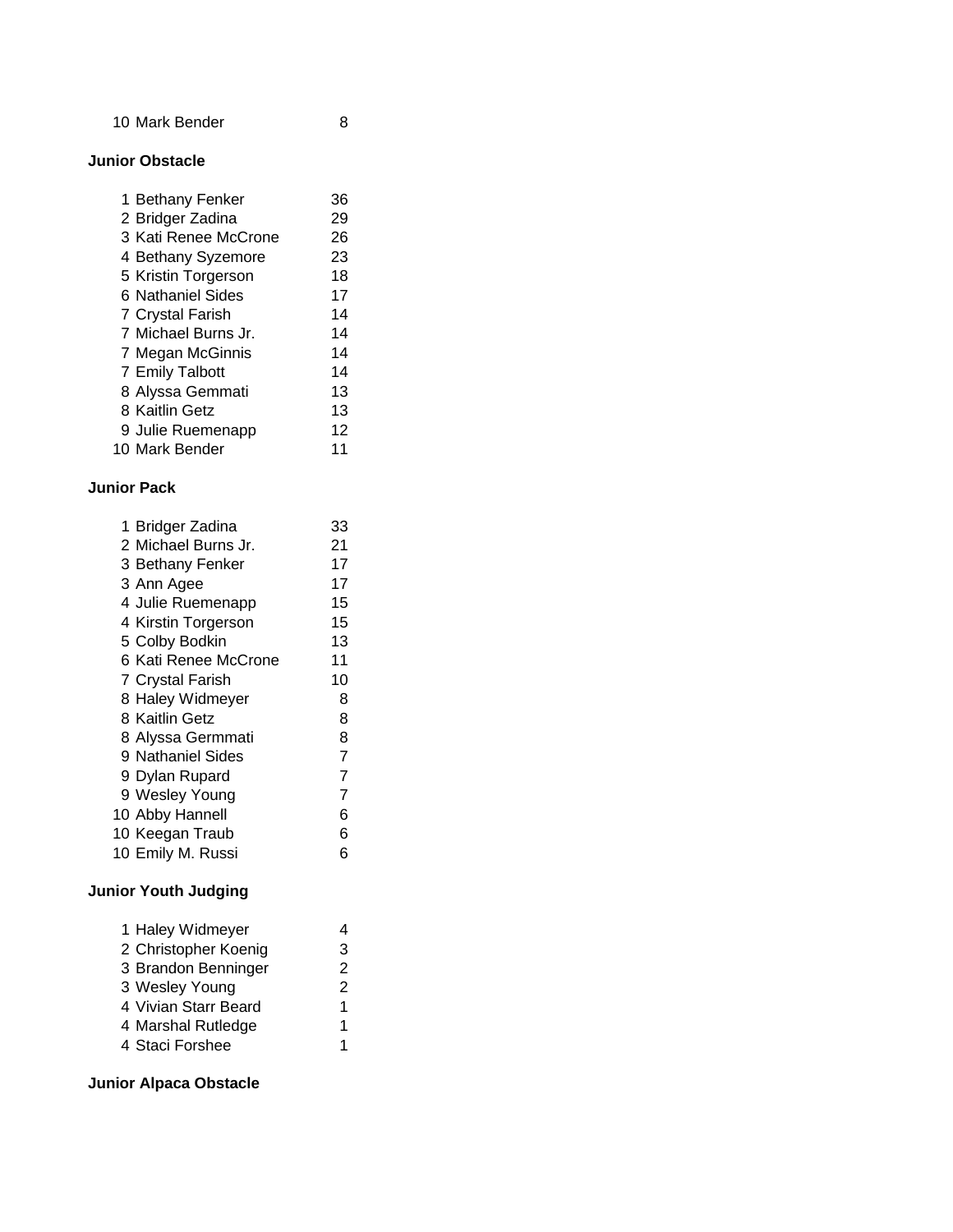| 1 Katrina McFall     | 6 |
|----------------------|---|
| 2 Jacob Shellabarger | 2 |
| 3 Marissa Millice    |   |

# **Junior Alpaca Showmanship**

| 1 Hannah Shouvlin    | 10 |
|----------------------|----|
| 2 Christine Lyzen    | 4  |
| 3 Cyle Poole         | 2  |
| 3 Kyle M. Wetherhill | 2  |
| 4 Katrina McFall     | 1  |
| 4 Marissa Millice    |    |

# **Junior Alpaca Public Relations**

| 1 Derek Hezoucky    | 11 |
|---------------------|----|
| 2 Will Gandert      | 6  |
| 3 Katrina McFall    | 5  |
| 3 Cyle Poole        | 5  |
| 4 Kyle M. Wetherill | 1  |

#### **Senior Youth Obstacle Senior Youth Pack**

| 1 Janna Maria Watson   | 50 | 1 Meggan Gater       | 33 |
|------------------------|----|----------------------|----|
| 2 Kristin Fenker       | 43 | 1 Kristin Fenker     | 33 |
| 3 Kyle Ford            | 33 | 2 Kyle Ford          | 30 |
| 4 Katie Vollmer        | 29 | 3 Catherine Bradford | 27 |
| 4 Alex Lovre           | 29 | 4 Paula Harman       | 21 |
| 5 Paula Harman         | 26 | 4 Justin Box         | 21 |
| 6 Mark Fenker          | 25 | 5 Alex Lovre         | 18 |
| 7 Meggan Gater         | 24 | 6 Maleah Huggins     | 17 |
| 8 Casey McGuire        | 23 | 6 Casey McGuire      | 17 |
| 9 Lindsay Toraason     | 22 | 7 Rachel Tyler       | 16 |
| 10 Tricia Schneeberger | 21 | 8 Emily Coppes       | 15 |

#### **Senior Youth Showmanship**

| 1 Catherine Bradford   | 40 |
|------------------------|----|
| 2 Lindsay Torasson     | 35 |
| 3 Kristin Fenker       | 33 |
| 4 Justin Box           | 26 |
| 5 Lewis Box            | 22 |
| 6 Casey Mcguire        | 21 |
| 7 Kyle Ford            | 20 |
| 8 Meggan Gater         | 19 |
| 8 Michael Ruckman      | 19 |
| 8 Kelly Jo Ollendick   | 19 |
| 9 Natalie Langowski    | 18 |
| 9 Megan Woodiwiss      | 18 |
| 10 Tricia Schneeberger | 17 |
|                        |    |

### **Alpaca Senior Obstacle**

| 2 Kristin Fenker       | 43 | 1 Kristin Fenker      | 33 |
|------------------------|----|-----------------------|----|
| 3 Kyle Ford            | 33 | 2 Kyle Ford           | 30 |
| 4 Katie Vollmer        | 29 | 3 Catherine Bradford  | 27 |
| 4 Alex Lovre           | 29 | 4 Paula Harman        | 21 |
| 5 Paula Harman         | 26 | 4 Justin Box          | 21 |
| 6 Mark Fenker          | 25 | 5 Alex Lovre          | 18 |
| 7 Meggan Gater         | 24 | 6 Maleah Huggins      | 17 |
| 8 Casey McGuire        | 23 | 6 Casey McGuire       | 17 |
| 9 Lindsay Toraason     | 22 | 7 Rachel Tyler        | 16 |
| 10 Tricia Schneeberger | 21 | 8 Emily Coppes        | 15 |
|                        |    | 8 Tricia Schneeberger | 15 |
| iior Youth Showmanship |    | 8 Lauren Wright       | 15 |
|                        |    | 9 Mark Fenker         | 13 |
| 1 Catherine Bradford   | 40 | 9 Elizabeth Kuss      | 13 |
| 2 Lindsay Torasson     | 35 | 9 Lindsay Toraason    | 13 |
| 3 Kristin Fenker       | 33 | 9 Katie Vollmer       | 13 |
| 4 Justin Box           | 26 | 10 Brad Woodiwiss     | 12 |
| 5 Lewis Box            | 22 | 10 Hannah Lechlitner  | 12 |
|                        |    |                       |    |

1 Meggan Gater 33

#### **20 Youth Senior Public Relations**

| 8 Michael Ruckman      | 19 | 1 Kristin Fenker     | 43 |
|------------------------|----|----------------------|----|
| 8 Kelly Jo Ollendick   | 19 | 2 Kyle Ford          | 36 |
| 9 Natalie Langowski    | 18 | 2 Janna Maria Watson | 36 |
| 9 Megan Woodiwiss      | 18 | 3 Meggan Gater       | 33 |
| 10 Tricia Schneeberger | 17 | 4 Mark Fenker        | 31 |
|                        |    | 5 Alex Lovre         | 29 |
| aca Senior Obstacle    |    | 6 Lindsay Torrason   | 24 |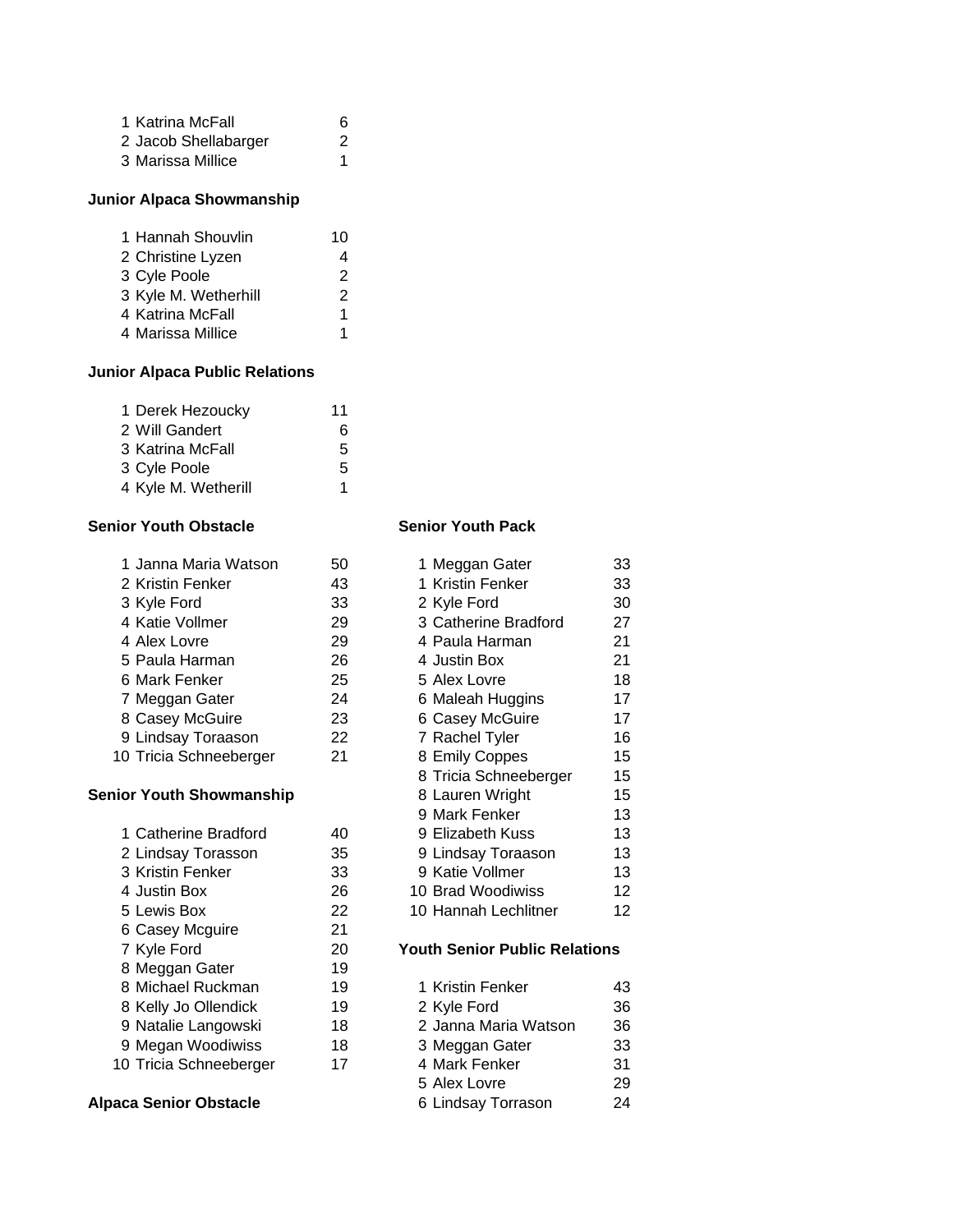|                                       |    | 7 Tricia Schneeberger             | 21             |
|---------------------------------------|----|-----------------------------------|----------------|
| 1 Brady Forshey                       | 38 | 8 Lauren Wright                   | 20             |
| 2 Brandon Forshey                     | 30 | 8 Maleah Huggins                  | 20             |
| 3 Amber Hall                          | 1  | 9 Catherine Bradford              | 18             |
| 3 Jayme Pacheco                       | 1  | 9 Tasia Traub                     | 18             |
|                                       |    | 9 Rachel Tyler                    | 18             |
| <b>Alpaca Senior Public Relations</b> |    | 10 Kelly Jo Ollendick             | 17             |
| 1 Brady Forshey                       | 31 | <b>Intermediate Youth Judging</b> |                |
| 2 Brandon Forshey                     | 30 |                                   |                |
| 3 Amber Hall                          | 11 | 1 Tara Munson                     | 5              |
| 4 Jayme Pacheco                       | 2  | 1 Kara Leake                      | 5              |
|                                       |    | 2 Carson Anderson                 | 4              |
| <b>Alpaca Senior Pack</b>             |    | 3 Rachel Morrison                 | 3              |
|                                       |    | 4 Erin Vollmer                    | $\overline{c}$ |
| 1 Brady Forshey                       | 28 | 4 Stephanie Carminati             | $\overline{c}$ |
| 2 Brandon Forshey                     | 17 | 4 Lisa M. Sanders                 | $\overline{2}$ |
|                                       |    | 4 Rebecca Andrew                  | $\overline{2}$ |
| <b>Alpaca Senior Showmanship</b>      |    | 4 Jocelyn Katzakian               | $\overline{c}$ |
|                                       |    | 4 Emily Muirhead                  | $\overline{c}$ |
| 1 Brandon Forshey                     | 41 | 5 K Charisse Davis                | $\overline{1}$ |
| 2 Brady Forshey                       | 6  | 5 Kendra West                     | $\overline{1}$ |
| 3 Amber Hall                          | 1  | 5 Kara Leake                      | $\mathbf{1}$   |
| 3 Jayme Pacheco                       | 1  |                                   |                |
| <b>Intermediate Showmanship</b>       |    | <b>Intermediate Pack</b>          |                |
| 1 Casey Anderson                      | 28 | 1 John Fenker                     | 27             |
| 2 Heather Koenig                      | 27 | 2 David Ruckman                   | 25             |
| 3 John Fenker                         | 26 | 3 Sheree Friedel                  | 23             |
| 4 David Ruckman                       | 23 | 3 Renee Bender                    | 23             |
| 4 Meagan Cyrus                        | 23 | 4 Genie Lynn Brandt               | 20             |
| 5 Amber Beretich                      | 22 | 5 Reece Polivka                   | 19             |
| 5 Kristen Petsche                     | 22 | 6 Kresta Thomas                   | 16             |

# **Intermediate Obstacle**

| 1 Meagan Cyrus          | 31 |
|-------------------------|----|
| 2 Heather Koenig        | 30 |
| 3 Jennifer Marie Franks | 27 |
| 4 Sheree Friedel        | 23 |
| 5 John Fenker           | 22 |
| 6 James Syzemore        | 21 |

| 7 Tricia Schneeberger | 21 |
|-----------------------|----|
| 8 Lauren Wright       | 20 |
| 8 Maleah Huggins      | 20 |
| 9 Catherine Bradford  | 18 |
| 9 Tasia Traub         | 18 |
| 9 Rachel Tyler        | 18 |
| 10 Kelly Jo Ollendick | 17 |

### **Intermediate Youth Judging**

| 1 Tara Munson         |   |
|-----------------------|---|
| 1 Kara Leake          | 5 |
| 2 Carson Anderson     | 4 |
| 3 Rachel Morrison     | 3 |
| 4 Erin Vollmer        | 2 |
| 4 Stephanie Carminati | 2 |
| 4 Lisa M. Sanders     | 2 |
| 4 Rebecca Andrew      | 2 |
| 4 Jocelyn Katzakian   | 2 |
| 4 Emily Muirhead      | 2 |
| 5 K Charisse Davis    |   |
| 5 Kendra West         |   |
| 5 Kara Leake          |   |
|                       |   |

| 1 Casey Anderson        | 28 | 1 John Fenker           | 27 |
|-------------------------|----|-------------------------|----|
| 2 Heather Koenig        | 27 | 2 David Ruckman         | 25 |
| 3 John Fenker           | 26 | 3 Sheree Friedel        | 23 |
| 4 David Ruckman         | 23 | 3 Renee Bender          | 23 |
| 4 Meagan Cyrus          | 23 | 4 Genie Lynn Brandt     | 20 |
| 5 Amber Beretich        | 22 | 5 Reece Polivka         | 19 |
| 5 Kristen Petsche       | 22 | 6 Kresta Thomas         | 16 |
| 6 Kara Leake            | 20 | 6 Heather Koenig        | 16 |
| 6 Jennifer Marie Franks | 20 | 7 Melissa Bender        | 15 |
| 7 Genie Lynn Brandt     | 19 | 8 Tasha Duvall          | 14 |
| 8 Renee Bender          | 16 | 9 Allison Petsche       | 11 |
| 8 Melissa Bender        | 16 | 10 Elijah Wilson        | 10 |
| 9 Tasha M. Duvall       | 15 | 10 Benjamin Stancil     | 10 |
| 9 Rachel Johnson        | 15 | 10 Molly Bearden        | 10 |
| 0 Hillary Bautch        | 14 | 10 Katherine Stephenson | 10 |
| 0 Kresta Thomas         | 14 | 10 Melissa Quackenbush  | 10 |
|                         |    | 10 Erin Vollmer         | 10 |

### **Intermediate PR**

| $\ldots$                |    |                         |     |
|-------------------------|----|-------------------------|-----|
| 2 Heather Koenig        | 30 | 1 John Fenker           | -32 |
| 3 Jennifer Marie Franks | 27 | 2 Jennifer Marie Franks | -31 |
| 4 Sheree Friedel        | 23 | 3 Heather Koenig        | 29  |
| 5 John Fenker           | 22 | 4 Sheree Friedel        | 23  |
| 6 James Syzemore        | 21 | 5 Genie Lynn Brandt     | -22 |
|                         |    |                         |     |